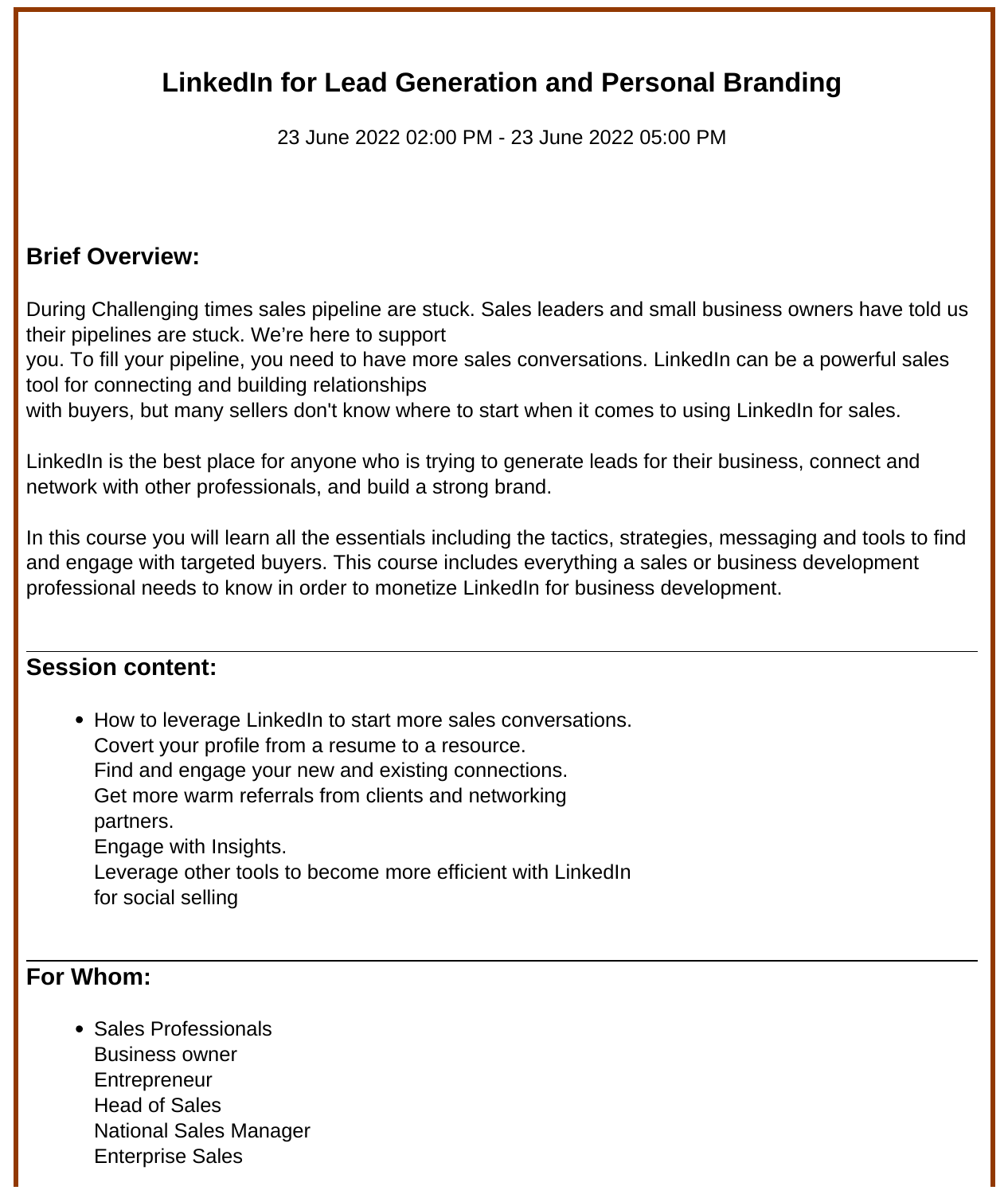B2B Sales professionals Regional Sales manager Consultants Key Note Speakers Behavioral Trainers Technical Trainers Freelancers

Anyone who want to generate leads & build personal brand on LinkedIn

## **Key Takeaways:**

Lead generation blueprint Find anyone's email & contact details on LinkedIn Top 5 secret tools of LinkedIn Charismatic Customer Persona template Messaging frequency & follow up template

## **Facilitator profile:**

#### **Mr. Rohit Kashyap**

Rohit is a professional salesperson and a passionate trainer.

Rohit has over 25 years of demonstrated excellence in Sales, Leadership development of executives and teams. He has held key leadership level positions in small to medium-sized companies prior to graduating into his roles as consultant and coach.

A sales growth expert his mission is to help 100K sales, where people feel proud of being in a sales profession.

Having an exposure to facilitate the workshop for different nationalities like Denmark, Poland, Finland, Germany, China, Malaysia, Egypt, Singapore Indonesia & US

#### **Certifications and Training**

Certified NLP in Sales, Headgear Labs, UK Successful Negotiation, Univ. Of Michigan, US Certified TEIQ Practitioner, Thomas International BELBIN Team Roles, CERT, UK Myers-Briggs Type Indicator (MBTI), CPP, Asia Pacific Occupational Personality Questionnaire (OPQ32r), SHL Certified Trainer for "Situational Leadership II", Ken Blanchard, US Hogan Certified Practitioner, Hogan System, US